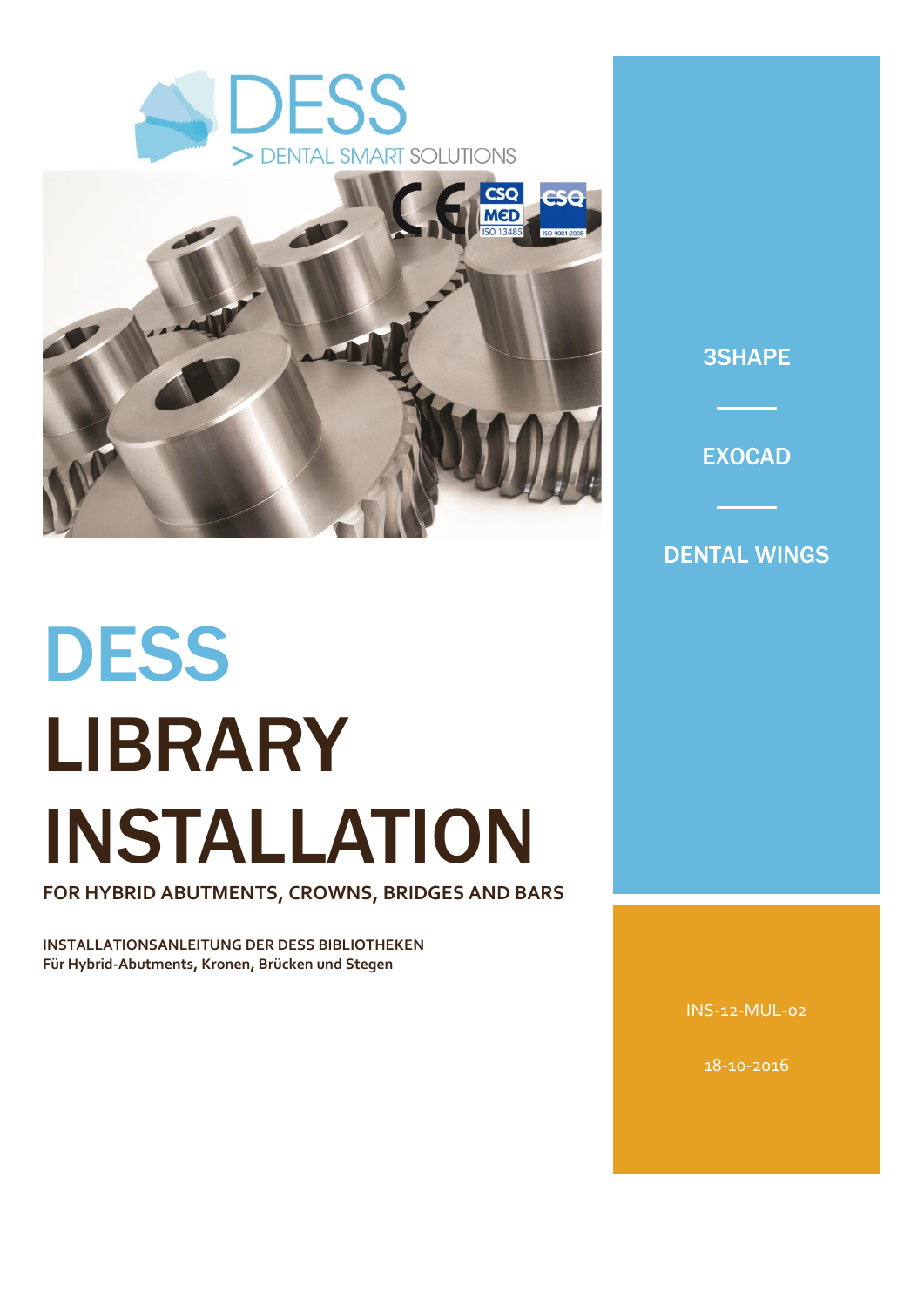

# 3Shape DESS ABUTMENTS LIBRARY\_[Version]

# 3shape<sup>b</sup>





électionner le fichier dézippé .*dme.*

• La bibliothèque DESS est prête à être utilisée.



4

| $\circ$ |                             |                   |                            | Dental System Control Panel - Export/Import Materials                                                                                                                                                                                                                                                                                                           | $ a$<br>u          |
|---------|-----------------------------|-------------------|----------------------------|-----------------------------------------------------------------------------------------------------------------------------------------------------------------------------------------------------------------------------------------------------------------------------------------------------------------------------------------------------------------|--------------------|
| man     |                             | $\omega$<br>rielo |                            |                                                                                                                                                                                                                                                                                                                                                                 |                    |
|         | Tools + Import/Export       |                   |                            |                                                                                                                                                                                                                                                                                                                                                                 |                    |
| Tasks   |                             | $\mathbf{r}$      |                            |                                                                                                                                                                                                                                                                                                                                                                 |                    |
|         | <b>EL</b> Piccott materials |                   | Import motorials           |                                                                                                                                                                                                                                                                                                                                                                 | $\hat{\mathbf{x}}$ |
|         | all Inport nationals        |                   |                            | To mport new materals, clok on "prepart materals" and browse the desired file (extension ".dme").<br>Then select the materials from the list that appeared on a screen and click "Import". Typically it is recommended to select all.<br>You can also download the materals drectly from FTP - go to Ste Settings -> Sites page and clos. "Download Materials". |                    |
|         |                             |                   | Import materials           | $\alpha$<br>Abrir                                                                                                                                                                                                                                                                                                                                               |                    |
|         |                             |                   |                            | $(4)$ (0) $-$<br>> 35hape DESS ABUTMENTS LIERARY_7.0<br>Buscar en 35hape DESS ABUT p<br>$v:$ G                                                                                                                                                                                                                                                                  |                    |
|         |                             |                   | Hetery Of Import Materials | Ⅲ ▼<br>$\overline{a}$<br>Organizar w<br>Nueva carpitta<br>m                                                                                                                                                                                                                                                                                                     | ×                  |
|         |                             |                   | <b>Export materials</b>    | Nombre<br>Fecha de modifica Tipo<br><b>Sir Favoriton</b>                                                                                                                                                                                                                                                                                                        | $\mathbf{x}$       |
|         |                             |                   |                            | 39 Mape DESS ABUTMENTS LIBRARY, 7.0. direct<br><b>A</b> Descargas<br>08-06-16 17:42<br><b>Britting DME</b>                                                                                                                                                                                                                                                      |                    |
|         |                             |                   | Clare system               | E Escritorio                                                                                                                                                                                                                                                                                                                                                    | $\mathfrak{a}$     |
|         |                             |                   |                            | Shies recientes<br><b>U</b> Drapbax                                                                                                                                                                                                                                                                                                                             |                    |
|         |                             |                   |                            |                                                                                                                                                                                                                                                                                                                                                                 |                    |
|         |                             |                   |                            | <b>G.</b> OneDrive                                                                                                                                                                                                                                                                                                                                              |                    |
|         |                             |                   |                            | <b>El Shape backup</b><br>35hape DATA                                                                                                                                                                                                                                                                                                                           |                    |
|         |                             |                   |                            | ARTICLES & NOT                                                                                                                                                                                                                                                                                                                                                  |                    |
|         |                             |                   |                            | <b>IllackSeny</b>                                                                                                                                                                                                                                                                                                                                               |                    |
|         |                             |                   |                            | BRANDS CATALO<br><b>ERANEMARK INT</b>                                                                                                                                                                                                                                                                                                                           |                    |
|         |                             |                   |                            | $v \in$<br>AL CAD                                                                                                                                                                                                                                                                                                                                               |                    |
|         |                             |                   |                            | Dental System Materials Export v<br>Nombre 39 ape DESS ABUTMENTS LIBRARY 7.0.dme<br>$\omega$                                                                                                                                                                                                                                                                    |                    |
|         |                             |                   |                            | Abrix<br>Cenceler                                                                                                                                                                                                                                                                                                                                               |                    |
|         |                             |                   |                            |                                                                                                                                                                                                                                                                                                                                                                 |                    |
|         |                             |                   |                            |                                                                                                                                                                                                                                                                                                                                                                 |                    |
|         |                             |                   |                            |                                                                                                                                                                                                                                                                                                                                                                 |                    |

INS-12-MUL-02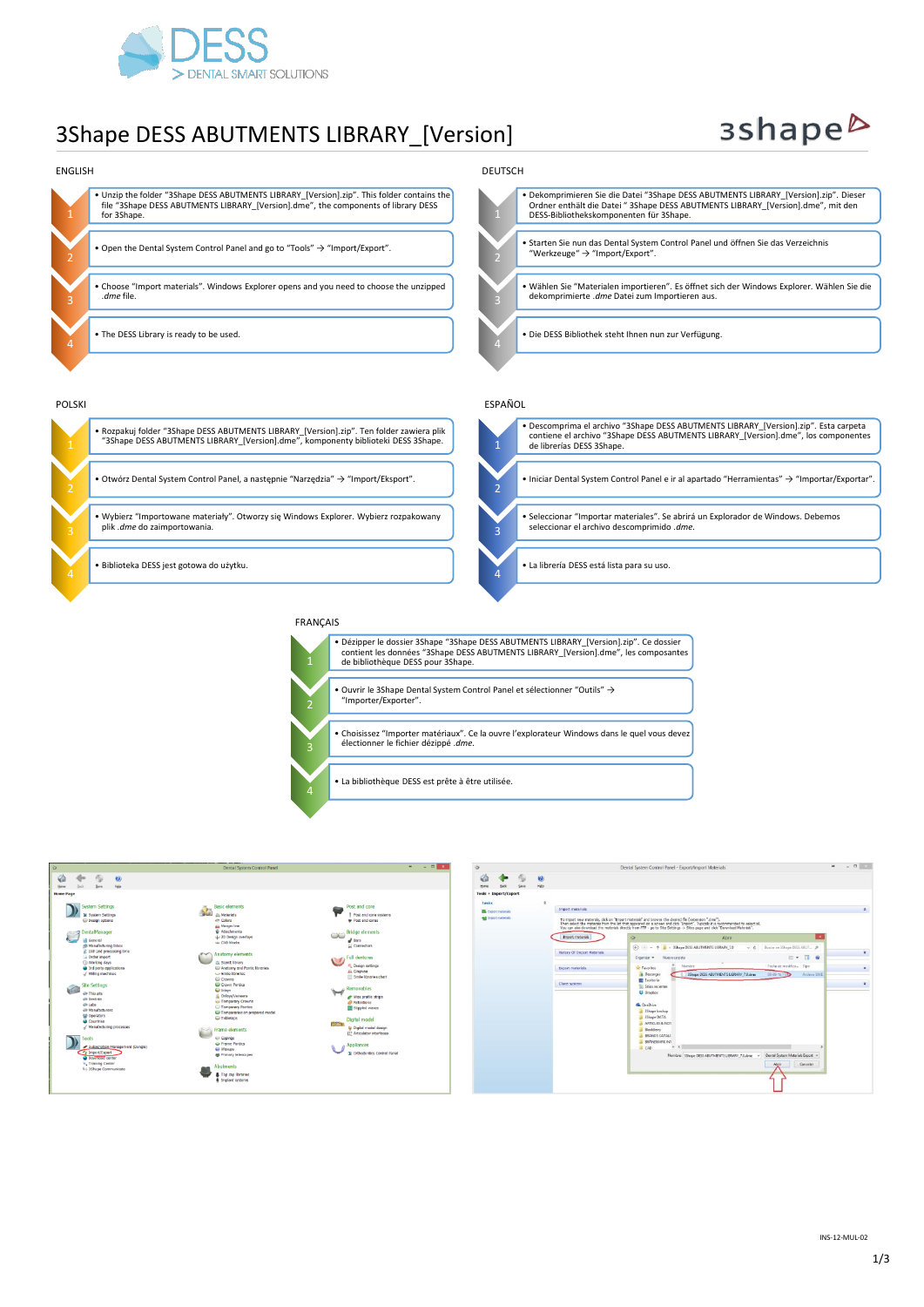

• Biblioteka DESS jest gotowa do użytku.

# Exocad DESS ABUTMENTS LIBRARY\_(Version)





FRANÇAIS

# • La librería DESS está lista para su uso.



4